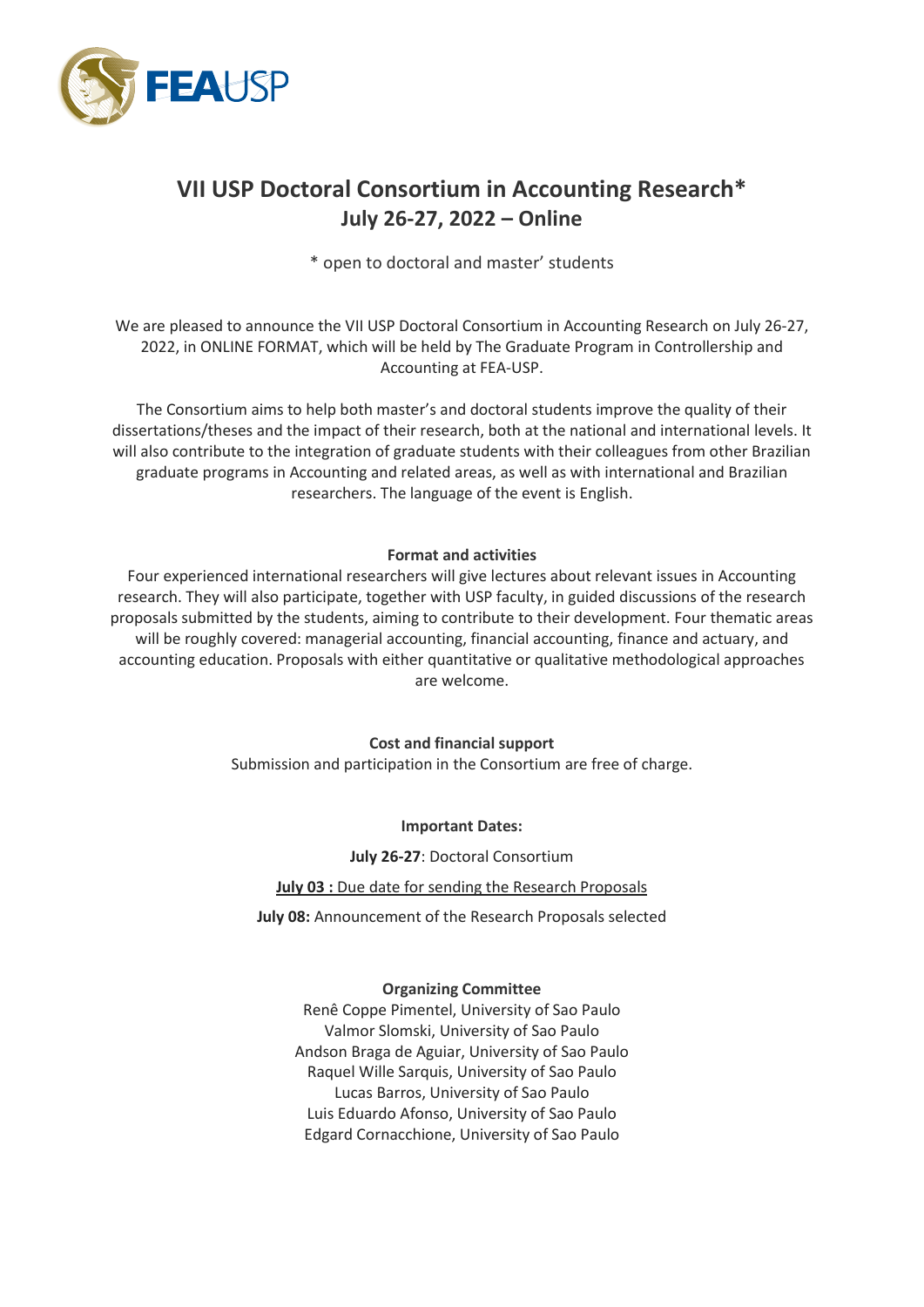#### **Research Proposal**

Candidates should submit a short research proposal, in English, including the following sections (the number of pages in parentheses is only a suggestion):

1) Introduction (approx. 1 page)

- i) Purpose
- ii) Importance
- iii) Contribution

2) Theory (approx. 3 pages)

- i) Literature review
- ii) Research model
- iii) Hypotheses (if applicable)
- 3) Method (approx. 3 pages) i) Design ii) Methodological procedures

4) References (approx. 1 page)

The proposals should be sent t[o ppgcc@usp.br](mailto:ppgcc@usp.br) (Andrés Torres and Adriana Molina), copying the following addresses[: ppgccconsorcio2022@gmail.com.](mailto:ppgccconsorcio2022@gmail.com) **Indicated in the message subject " VII USP Doctoral Consortium in Accounting Research 2022"**

#### **Preliminary program**

#### **- Tuesday, July 26th, 2022**

- 1. 08:30 08:45 Registration
- 2. 08:45 09:00 Welcome address
- 3. 09:00 10:30 **First Lecture: To Be Defined.**
- 4. 10:30 11:00 Coffee Break
- 5. 11:00 12:30 **Second Lecture: To Be Defined.**
- 6. 12:30 14:00 Lunch
- 7. 14:00 15:30 Guided Discussions
- 8. 15:30 16:00 Coffee Break
- 9. 16:00 18:00 Guided Discussions

### **- Wednesday, July 27th, 2022**

- 1. 09:00 10:30 **Third Lecture: To Be Defined.**
- 2. 10:30 11:00 Coffee Break
- 3. 11:00 12:30 **Fourth Lecture: To Be Defined.**
- 4. 12h30 14h00 Lunch